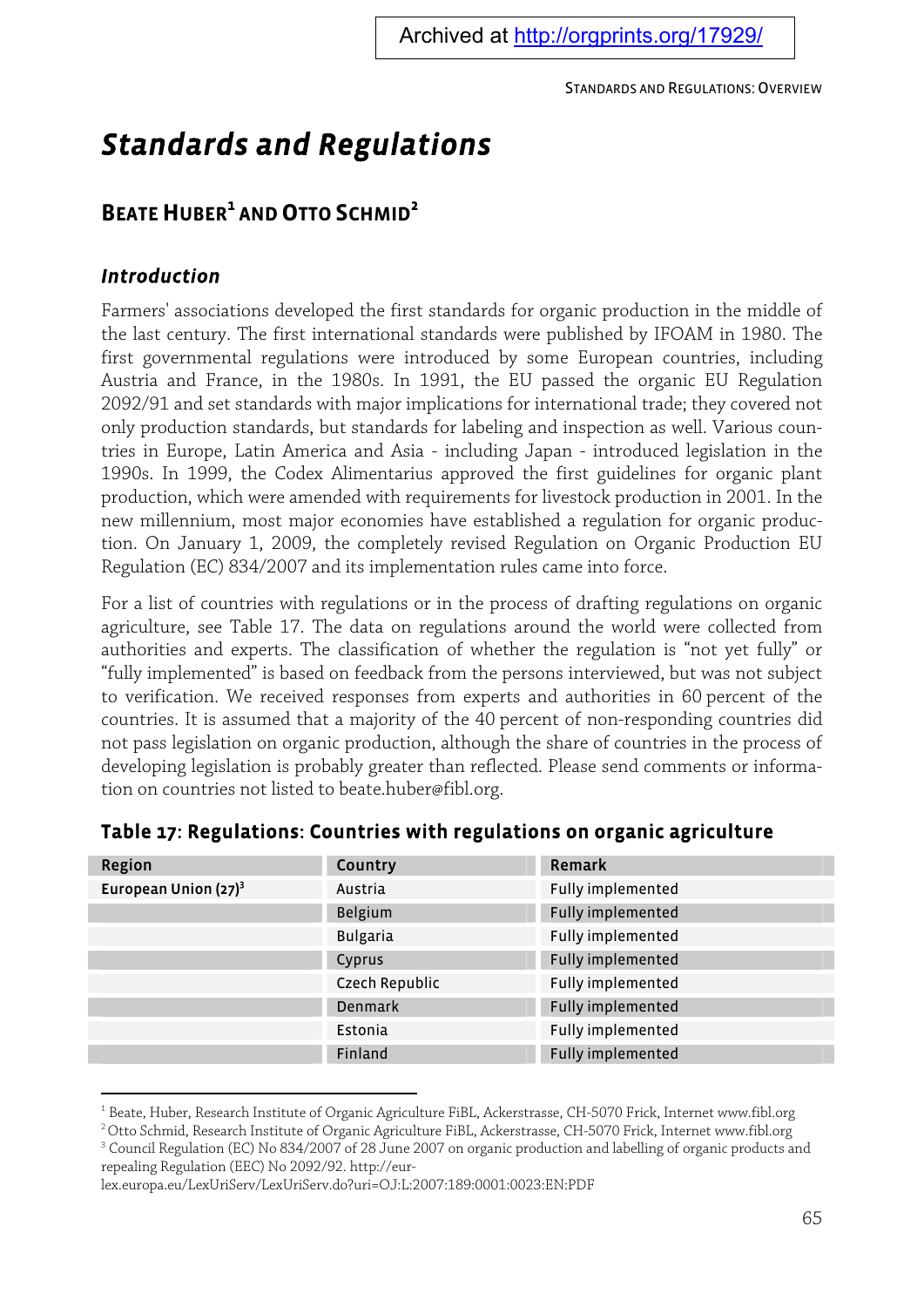| <b>Region</b>            | Country                                    | Remark                               |  |
|--------------------------|--------------------------------------------|--------------------------------------|--|
|                          | France                                     | <b>Fully implemented</b>             |  |
|                          | Germany                                    | Fully implemented                    |  |
|                          | Greece                                     | Fully implemented                    |  |
|                          | Hungary                                    | Fully implemented                    |  |
|                          | Ireland                                    | Fully implemented                    |  |
|                          | Italy                                      | Fully implemented                    |  |
|                          | Latvia                                     | Fully implemented                    |  |
|                          | Lithuania                                  | Fully implemented                    |  |
|                          | Luxembourg                                 | Fully implemented                    |  |
|                          | Malta                                      | Fully implemented                    |  |
|                          | Poland                                     | Fully implemented                    |  |
|                          | Portugal                                   | Fully implemented                    |  |
|                          | Romania                                    | Fully implemented                    |  |
|                          | Slovak Republic                            | Fully implemented                    |  |
|                          | Slovenia                                   | Fully implemented                    |  |
|                          | Spain                                      | <b>Fully implemented</b>             |  |
|                          | Sweden                                     | Fully implemented                    |  |
|                          | The Netherlands                            | Fully implemented                    |  |
|                          | United Kingdom                             | Fully implemented                    |  |
| Others Europe (11)       | Albania                                    | Not fully implemented                |  |
|                          | Croatia                                    | Fully implemented                    |  |
|                          | $I$ celand $I$                             | Fully implemented                    |  |
|                          | Kosovo                                     | Not fully implemented                |  |
|                          | Macedonia, The former<br>Yugoslav Republic | Fully implemented                    |  |
|                          | Moldova                                    | Fully implemented                    |  |
|                          | Montenegro <sup>2</sup>                    | Fully implemented                    |  |
|                          | Norway                                     | Fully implemented                    |  |
|                          | Serbia                                     | <b>Fully implemented</b>             |  |
|                          | Switzerland <sup>3</sup>                   | Fully implemented                    |  |
|                          | Turkey                                     | Fully implemented                    |  |
| Asia&Pacific Region (11) | Azerbaijan                                 | Not fully implemented                |  |
|                          | Australia <sup>4</sup>                     | Only export regulations              |  |
|                          | Bhutan                                     | Not fully implemented <sup>5</sup>   |  |
|                          | China                                      | <b>Fully implemented</b>             |  |
|                          | Georgia                                    | Not fully implemented                |  |
|                          | India <sup>6</sup>                         | Only export regulations <sup>7</sup> |  |
|                          | Israel                                     | Only export regulations <sup>1</sup> |  |

 $\overline{a}$  $^1$ www.landbunadarraduneyti.is/log-og-reglugerdir/Reglugerdir/Allar\_reglugerdir/nr/79<br> $^2$ www.skupstina.ca.vu/skupstinaweb/tekstovi. list.php?s\_id\_zakoda=110

www.skupstina.cg.yu/skupstinaweb /tekstovi\_list.php?s\_id\_zakoda=110

 $3$ www.admin.ch/ch/d/sr/c910\_18.html

<sup>4</sup> www.affa.gov.au/corporate\_docs/ publications/ word/quarantine/approg/ nationalstandard2.doc. 5

<sup>&</sup>lt;sup>5</sup> National framework, but no labeling regulation.

<sup>6</sup> National program for Organic Production (NPOP), www.apeda.com/organic/index.html

<sup>7</sup> National regulation expected to be passed in 2009.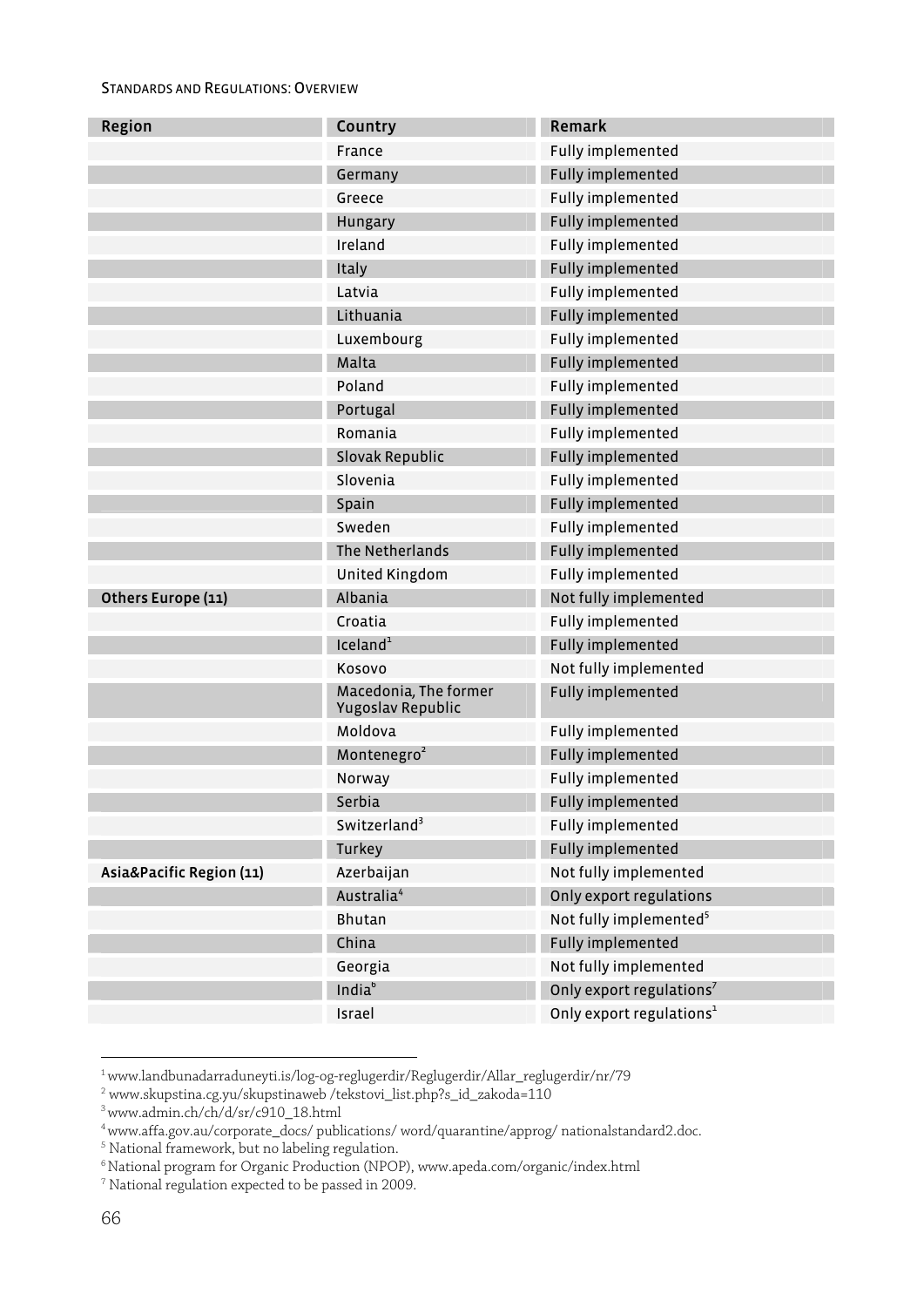| Region                                  | Country                                                                                                   | Remark                   |
|-----------------------------------------|-----------------------------------------------------------------------------------------------------------|--------------------------|
|                                         | Japan <sup>2</sup>                                                                                        | Fully implemented        |
|                                         | New Zealand <sup>3</sup>                                                                                  | Only export regulations  |
|                                         | Philippines                                                                                               | Not fully implemented    |
|                                         | Korea South                                                                                               | Fully implemented        |
|                                         | Taiwan                                                                                                    | Fully implemented        |
|                                         | Thailand <sup>4</sup><br>Fully implemented                                                                |                          |
| <b>The Americas</b><br>& Caribbean (17) | Argentina                                                                                                 | Fully implemented        |
|                                         | Bolivia <sup>5</sup>                                                                                      | Fully implemented        |
|                                         | Brazil <sup>6</sup><br>Fully implemented<br>Canada<br>Not fully implemented<br>Chile<br>Fully implemented |                          |
|                                         |                                                                                                           |                          |
|                                         |                                                                                                           |                          |
|                                         | Costa Rica <sup>7</sup>                                                                                   | <b>Fully implemented</b> |
|                                         | Colombia                                                                                                  | Fully implemented        |
|                                         | Dominican Republic                                                                                        | Not fully implemented    |
|                                         | Ecuador <sup>8</sup>                                                                                      | Fully implemented        |
|                                         | El Salvador <sup>9</sup>                                                                                  | Not fully implemented    |
|                                         | Guatemala                                                                                                 | Fully implemented        |
|                                         | Honduras <sup>10</sup>                                                                                    | Not fully implemented    |
|                                         | Not fully implemented<br>Mexico                                                                           |                          |
|                                         | Paraguay <sup>11</sup>                                                                                    | Not fully implemented    |
|                                         | Peru <sup>12</sup>                                                                                        | Fully implemented        |
|                                         | USA <sup>13</sup>                                                                                         | Fully implemented        |
|                                         | Venezuela                                                                                                 | Not fully implemented    |
| Africa (3)                              | Ethiopia                                                                                                  | Not fully implemented    |
|                                         | Ghana                                                                                                     | Not fully implemented    |
|                                         | Tunisia                                                                                                   | Fully implemented        |

Source: Huber, Silva, Gelman, FiBL 2006 updated 2009

 1 Regulation for national market will come into force in 2009.

<sup>&</sup>lt;sup>2</sup> JAS Standards for organic plants and organic processed foods

www.maff.go.jp/soshiki/syokuhin/hinshitu/e\_label/specificJAS-organic.htm 3

<sup>&</sup>lt;sup>3</sup> New Zealand Food Safety Authority (NZFSA) Official Assurance program for Organic Products

www.nzfsa.govt.nz/organics/index.htm

<sup>&</sup>lt;sup>4</sup> Homepage of the National Bureau of Agricultural Commodity and Food Standards www.acfs.go.th/eng/index.php<br><sup>5</sup> www.aopeb.org/

<sup>6</sup> www.planetaorganico.com.br

<sup>7</sup> www.mag.go.cr/doc\_d/reg\_ley\_mag.html

<sup>&</sup>lt;sup>8</sup> www.sica.gov.ec/agronegocios/ productos%20para%20invertir/organicos/principal.htm<br><sup>9</sup> www.elsalvadororganico.com.sv/

<sup>&</sup>lt;sup>10</sup> www.senasa.gob.hn<br><sup>11</sup> www.senave.gov.py/index.php ?pag=ampliamos&Cod\_noticias=102

<sup>&</sup>lt;sup>12</sup> www.senasa.gob.pe/0/modulos/ JER/JER\_Interna.aspx?ARE=0&PFL=0&JER=671 <sup>13</sup> www.ams.usda.gov/nop/indexIE.htm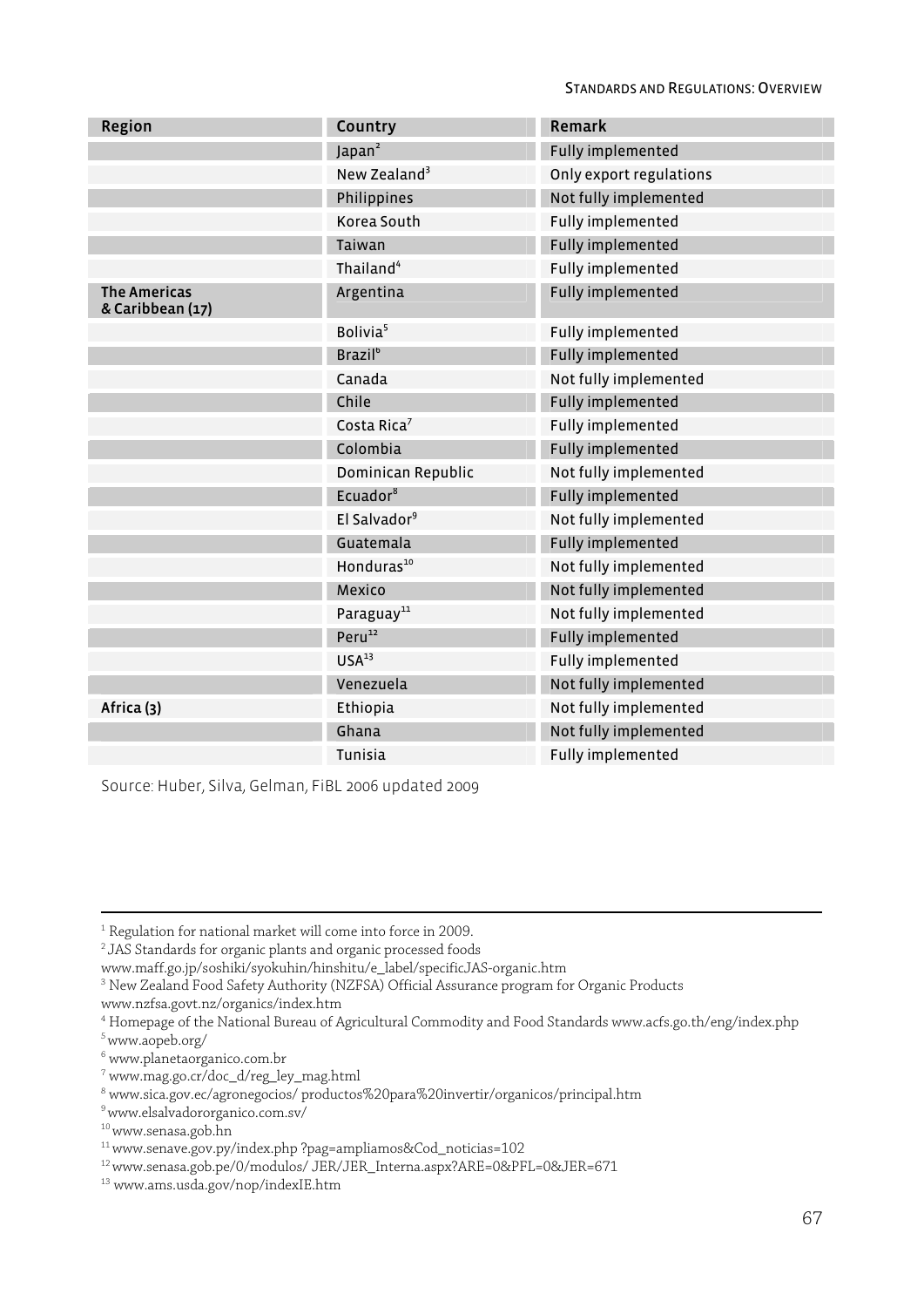|  | Table 18: Countries in the process of drafting regulations |
|--|------------------------------------------------------------|
|--|------------------------------------------------------------|

| Region                       | Country                   |
|------------------------------|---------------------------|
| Europe (3)                   | Bosnia & Herzegovina      |
|                              | Russia                    |
|                              | Ukraine                   |
| Asia and Pacific Region (7)  | Armenia                   |
|                              | Hong Kong                 |
|                              | Indonesia                 |
|                              | Lebanon                   |
|                              | Saudi Arabia              |
|                              | Sri Lanka                 |
|                              | Vietnam                   |
| The Americas & Caribbean (4) | Cuba                      |
|                              | Nicaragua                 |
|                              | St. Lucia                 |
|                              | <b>Uruguay</b>            |
| Africa (7)                   | Cameroon                  |
|                              | Egypt                     |
|                              | Kenya                     |
|                              | Madagascar                |
|                              | Morocco                   |
|                              | South Africa <sup>1</sup> |
|                              | Tanzania                  |

Source: Huber, Silva, Gelman, FiBL 2006 updated 2009

# *International standards & regulations*

### *IFOAM Organic Guarantee System*

The IFOAM Basic Standards<sup>2</sup> define how organic products are grown, produced, processed and handled. They reflect the current state of organic production and processing methods. The IFOAM Basic Standards - together with the IFOAM Accreditation Criteria - constitute the IFOAM Norms, which provide a framework for certification bodies and standard-setting organizations worldwide to develop their own certification standards.

Based on the decision of the IFOAM General Assembly in September 2005, IFOAM has been revising the Organic Guarantee System (OGS) with the aim of creating more access to

l 1 www.afrisco.net/Html/Product\_Stardards.htm

<sup>&</sup>lt;sup>2</sup> On the homepage of IFOAM www.ifoam.org under "Organic Guarantee System," the IFOAM Norms, consisting of the IFOAM Basic Standards for Organic Production and Processing and the IFOAM Accreditation Criteria for Bodies certifying Organic Production and Processing may be purchased. The website also provides information on the IFOAM Accreditation Program.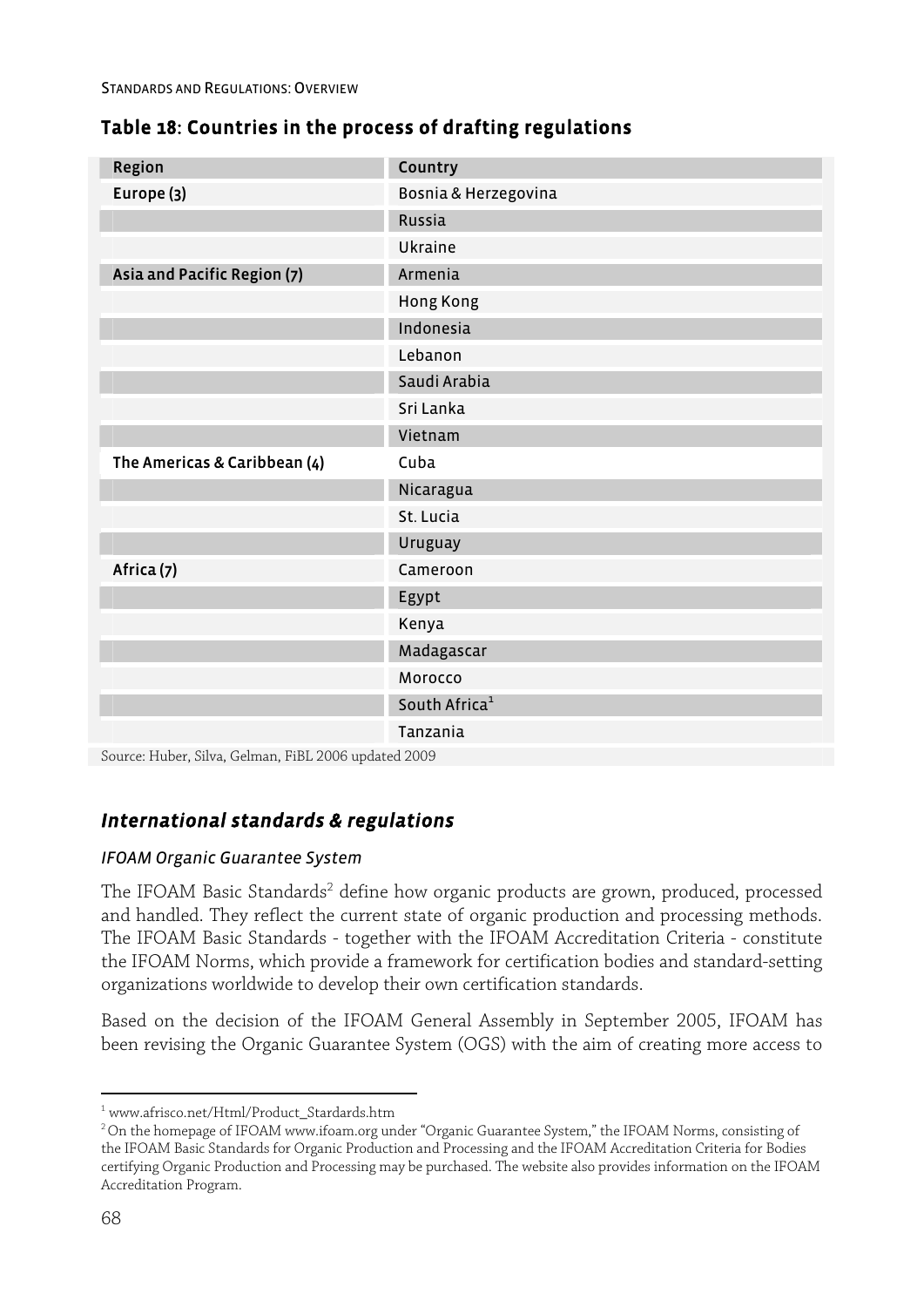it. IFOAM decided that the OGS, while always upholding the integrity of organic agriculture, should aim to facilitate trade and be able to accommodate all serious organic certification bodies and their clients.

### *The Codex Alimentarius Guidelines*

The need for clear and harmonized rules has not only been taken up by private bodies, IFOAM and state authorities, but also by United Nations Organizations, including the Food and Agriculture Organization of the United Nations (FAO), the World Health Organization (WHO) and the United Nations Conference on Trade and Development (UNCTAD). The FAO and WHO consider international guidelines on organically produced food products to be important instruments for consumer protection and to facilitate trade. They also provide assistance to governments wishing to develop regulations in this area, in particular in developing countries and countries in transition economies.

The Codex Alimentarius Commission was created in 1963 by the FAO and WHO to develop food standards, guidelines and related texts such as codes of practice under the Joint FAO/WHO Food Standards Program; it established the Guidelines for the Production, Processing, Labeling and Marketing of Organically Produced Foods. The Codex Commission approved plant production guidelines in June 1999, and animal production guidelines in July 2001<sup>1</sup> The requirements in these Codex Guidelines are in line with the IFOAM Basic Standards and the EU Regulation (EEC) 2092/91. There are, however, differences with regard to the details and some specific areas that are covered by the varying standards.

The trade guidelines on organic food take into account the current regulations in several countries, in particular the former EU Regulation 2092/91, private standards applied by producer organizations - especially those based on the IFOAM Basic Standards. These guidelines define the nature of organic food production and prevent claims that could mislead consumers about the quality of the product or the way it was produced.

From IFOAM's perspective, the Codex Guidelines are an important step towards the harmonization of international rules that serve to build consumer trust. They will be important for equivalence judgments under the rules of WTO. In terms of developing the market for organically produced food, these Codex Guidelines provide guidance to governments in developing national regulations for organic food.

The annex lists, which define what substances can be used in organic food and farming systems, have been under revision since 2005, with a focus on substances for food processing and the criteria for the use of new substances. A working group within the Codex Committee for Food Labeling (CCFL), which meets every year in May and is supported by the government of Canada, is charged with this work. The Codex Commission adopted several amendments in the annex lists that were proposed by the CCFL in July 2008. Other substances, like nitrate, nitrates and ascorbates for meat processing and phosphates as food additives, however, were rejected for inclusion in the Codex Guidelines for organic food. In 2009, the discussion about deleting or restricting substances for pest control (in particular

l  $^{\rm 1}$  Information about Codex Alimentarius is available via the homepage www. codexalimentarius.net. The Codex-Alimentarius-Guidelines on organic agriculture can be downloaded from

http://www.codexalimentarius.net/download/standards/360/CXG\_032e.pdf.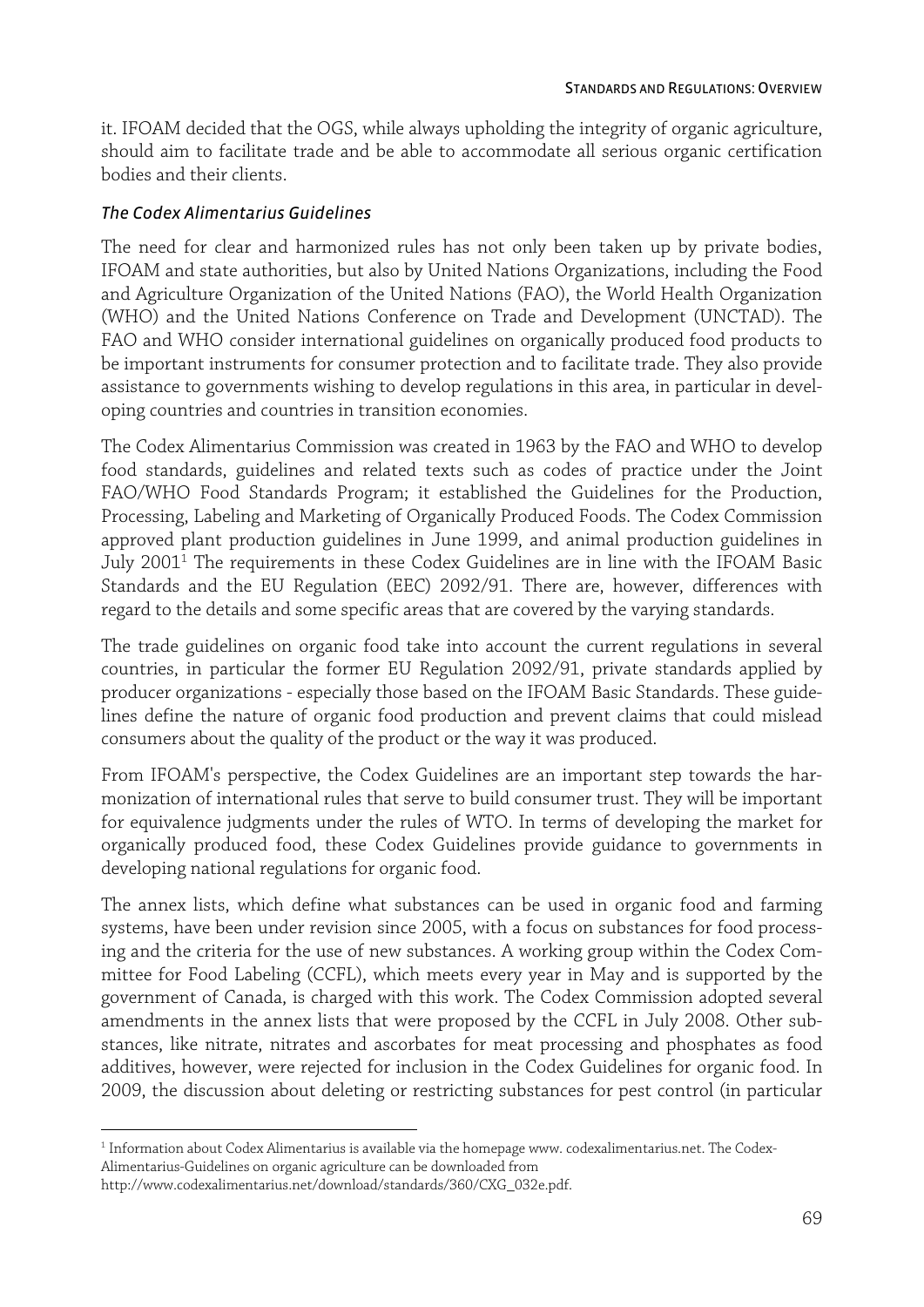Rotenone) and concerning the use of ethylene other than for bananas and kiwi fruits will continue.

# *EU Regulation on Organic Agriculture*

### *Revision of the basic rules*

In their conclusions on the European Action Plan on Organic Agriculture in 2004, the European Council requested that the EU Regulation 2092/91 on organic farming be revised in order to achieve a simplified, more coherent and less detailed regulation. In July 2007, 'Council Regulation (EC) No 834/2007 of 28 June 2007 on organic production and labeling of organic products and repealing Regulation (EEC) No 2092/91' was adopted. This regulation describes the objectives, principles and basic requirements of regulations for organic production. It does not cover most of those sections that are currently regulated by annexes I to VIII, including production rules, minimum inspection rules, list of approved farm inputs, ingredients, aids and additives.

The new regulation was completely restructured and rephrased. It replaces EU Regulation (EEC) 2092/91 and came into force on January 1, 2009. Although the European Commission aimed at conserving the main content of the regulation 2092/91, there are abundant changes in the details, some of which may have serious impacts on organic farming in future. Changes relevant to producers and traders can be found in the following areas:

Labeling requirements: the EU logo becomes mandatory for pre-packaged products produced in the EU from mid 2010 onwards. The use of the EU logo for imported products is voluntary. The EU has announced a revision of the current EU logo. The new design is expected to be published in 2009. Other changes include the introduction of the indication of origin and the labeling of organic ingredients in products that are mainly non-organic.

#### Overview on the structure of the new EU Regulation on Organic Production (EU Reg. 834/2007 and its implementation rules)

#### Basic Regulation

- Council Regulation (EC) No 834/2007 of 28 June 2007 on organic production and labeling of organic products and repealing Regulation (EEC) No 2092/91 Implementation Rules - COMMISSION REG. (EC) No 889/2008 … for the implementation of Council Reg. (EC) No 834/2007… with regard to organic production, labeling and control - COMMISSION REG. (EC) No 1235/2008 … for implementation of Council Reg. (EC) No 834/2007…regarding the arrangements for imports of organic products from third countries

Further implementation rules, such as for aquaculture, wine…

#### **Guidelines**

Guidance document for … … organic producer group certification schemes applied in developing countries Further guidelines, including thos on imports of organic products into the EU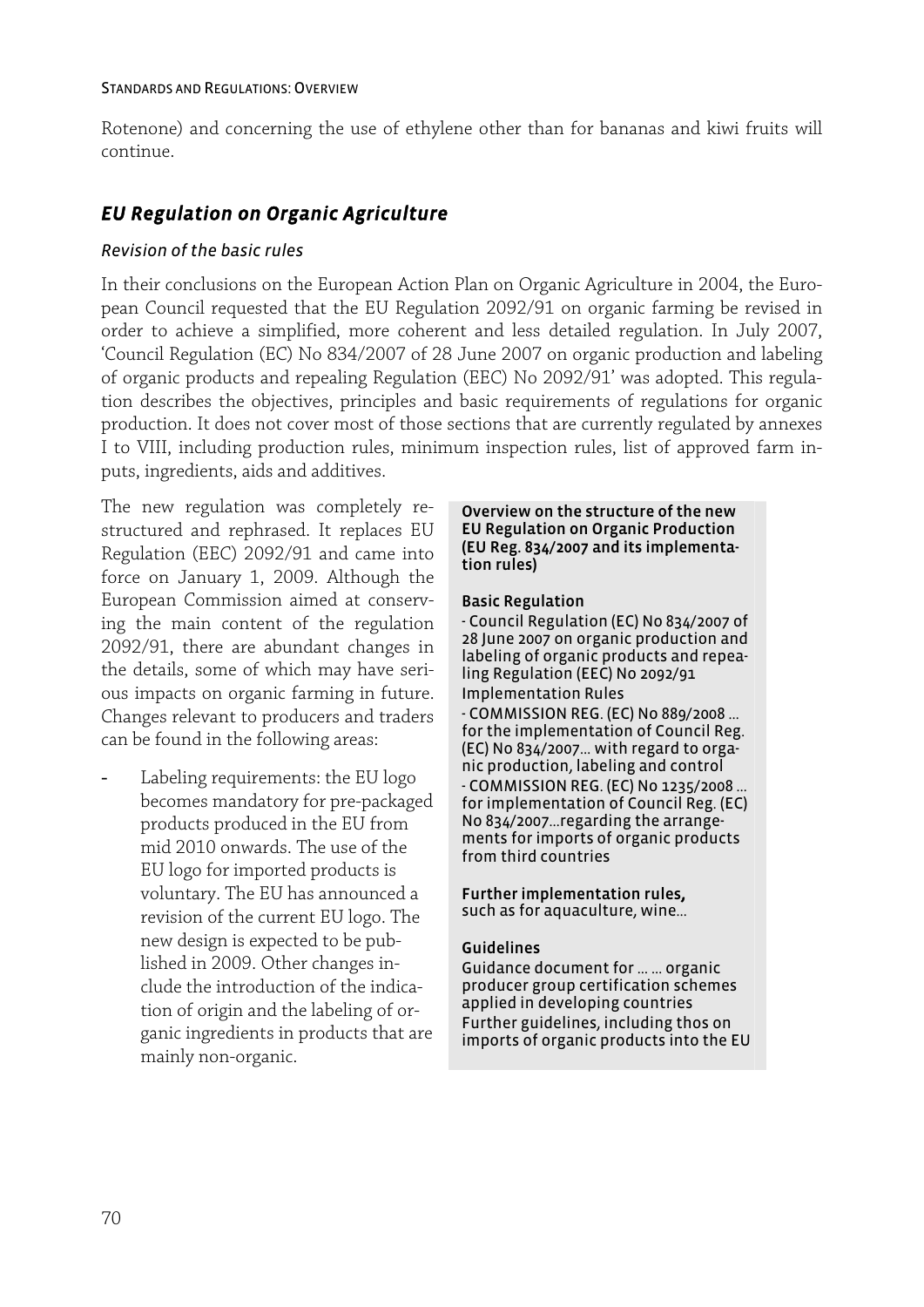- Flexibility rules: The rules shall be more flexible to reflect different regional frameworks and allow for suitable reactions in catastrophic circumstances.
- There is a standard form for certificates.
- The import scheme will be completely revised (see below).

The IFOAM EU Group has published an introduction and interpretation on the new EU regulation.<sup>1</sup> The revised Regulation 834/2007 and its implementation rules are published on the EUR-Lex website. They are available in all official languages of the European Union.

# *Revised import procedures*

At the end of December 2006, the EU published new regulations concerning the importation of organic products. The revised import procedures will replace the current (temporary) system of import authorizations by an approval system for inspection bodies operating in countries outside of the EU. Import authorizations will only be issued 12 months after the EU has published the first list of approved inspection bodies operating in Third Countries. The list is expected to be published in 2010 or 2011.

The existing system for approval of countries in the so-called 'Third Country List' is maintained. In the future, products can only imported into the EU if they have been certified by an inspection body or authority recognized by the European Commission. The EU will publish lists of approved inspection bodies and authorities as well as approved third countries. There will be three different lists:

- 1) List of inspection bodies that apply an inspection system and production standards equivalent to the EU regulation.
- 2) List of inspection bodies that have been accredited according to EN 45011/ISO 65 and that apply an inspection system and production rules compliant with the EU Regulation. The provision on compliance with the EU regulation is new.
- 3) List of countries whose system of production complies with rules equivalent to the EU production and inspection provisions.

Under options 1) and 2), the inspection bodies can either be located within or outside the EU.

Under options 2) and 3) (equivalency-option), the imported products have to be covered by a certificate of inspection, which is not a provision under option 1. For options 2) and 3), the Codex Alimentarius shall be taken into account for assessing equivalency.

The new import regulation allows a more consistent and effective control system for imported products and improves the possibilities for supervision of inspection bodies operating in Third Countries. It further increases transparency by publishing lists of recognized inspection bodies. In the current system, it was difficult for inspection bodies outside the EU to prove the acceptance of their certification in the EU. They depended on European importers willing to take the hurdle to apply for an import authorization with a new or unknown inspection body. The new system allows inspection bodies from non-EU-countries to apply for recognition at their own initiative; they may prove their recognition prior to the

 $\overline{a}$ 1 http://www.ifoam.org/about\_ifoam/around\_world/eu\_group/eu\_group.html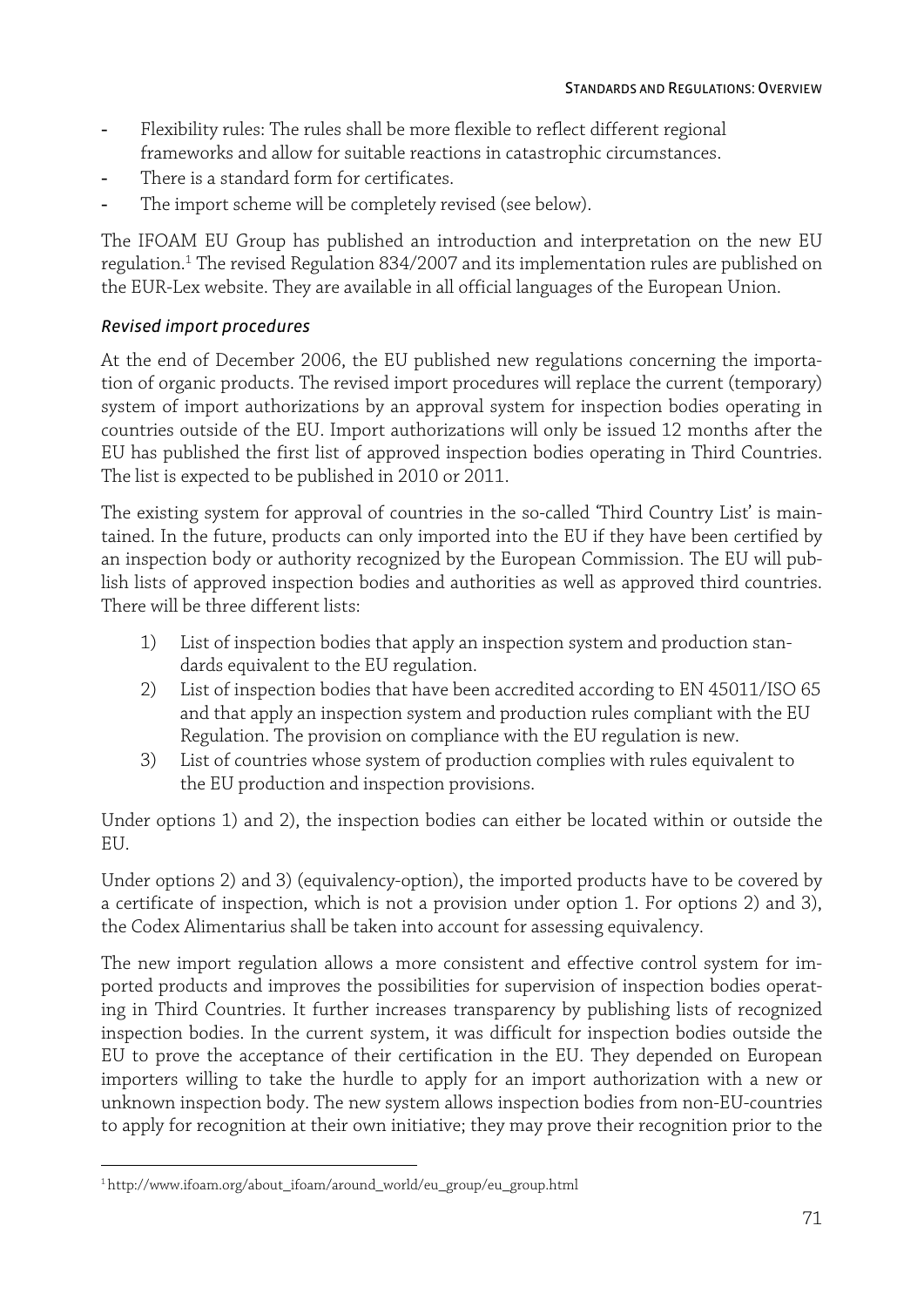start of trade relationships. This reduces the risk of importers when importing products certified by non-European and/or less known inspection bodies.

# *Import requirements of major economies*

The most important import markets for organic products are the EU, US and Japan. All have strict regimes for the importation of organic products. In the EU, US and Japan, products may only be imported if the certifying agency has been approved by the respective competent authority.

Approval of certification bodies requires compliance or equivalency with the requirements of the importing countries, which can be achieved by the following options: a) Bilateral agreements between the exporting and the target import country and b) direct acceptance of the certifying agency by the target import country.

### *Bilateral agreements between the exporting and the target import country:*

Most importing countries - including US, EU and Japan - have options for bilateral recognition. A country may confirm that another country's control system and the standards are in line with the national requirements, and that the products certified in those countries can be sold on the national market. The EU currently recognizes seven countries. $^{\rm 1}$  The bilateral agreements are largely political agreements that depend on the will and political negotiations of the governments, rather than the results of technical assessments.

So far, the US has accepted few foreign governments' accreditation procedures. Certification bodies accredited according to the US requirements by Denmark, UK, India, Israel, New Zealand and Quebec are accepted by the USDA for certifying according to the US National Organic Program (NOP)<sup>2</sup> without being directly accredited by United States Department of Agriculture (USDA). This is just recognition of the accreditation procedures; the respective certification bodies still have to meet the requirements of NOP to issue certificates accepted by the US.

In addition, the US is negotiating equivalency agreements with Australia, the European Union, India and Japan. This means that USDA would determine that their technical requirements and conformity assessment system adequately fulfill the objectives of the NOP, and double certification would not be necessary for imports. The US announced that equivalency determinations are very complex and time consuming, and for the time being, negotiations with the EU are on hold, especially for animal production.

### *Acceptance of the certifying agency by the target import country*

The US, EU and Japan have options for recognizing certification bodies operating outside the country. The technical requirements for achieving such recognition are difficult to meet, and the associate fees are high. Maintaining recognition and/or the necessary accreditation requires substantial financial capacity and personnel from the certification agency.

 $\overline{a}$ <sup>1</sup> Argentina, Australia, Costa Rica, New Zealand, India, Israel, Switzerland

<sup>2</sup> National Organic Program (NOP) http://www.ams.usda.gov/nop/indexIE.htm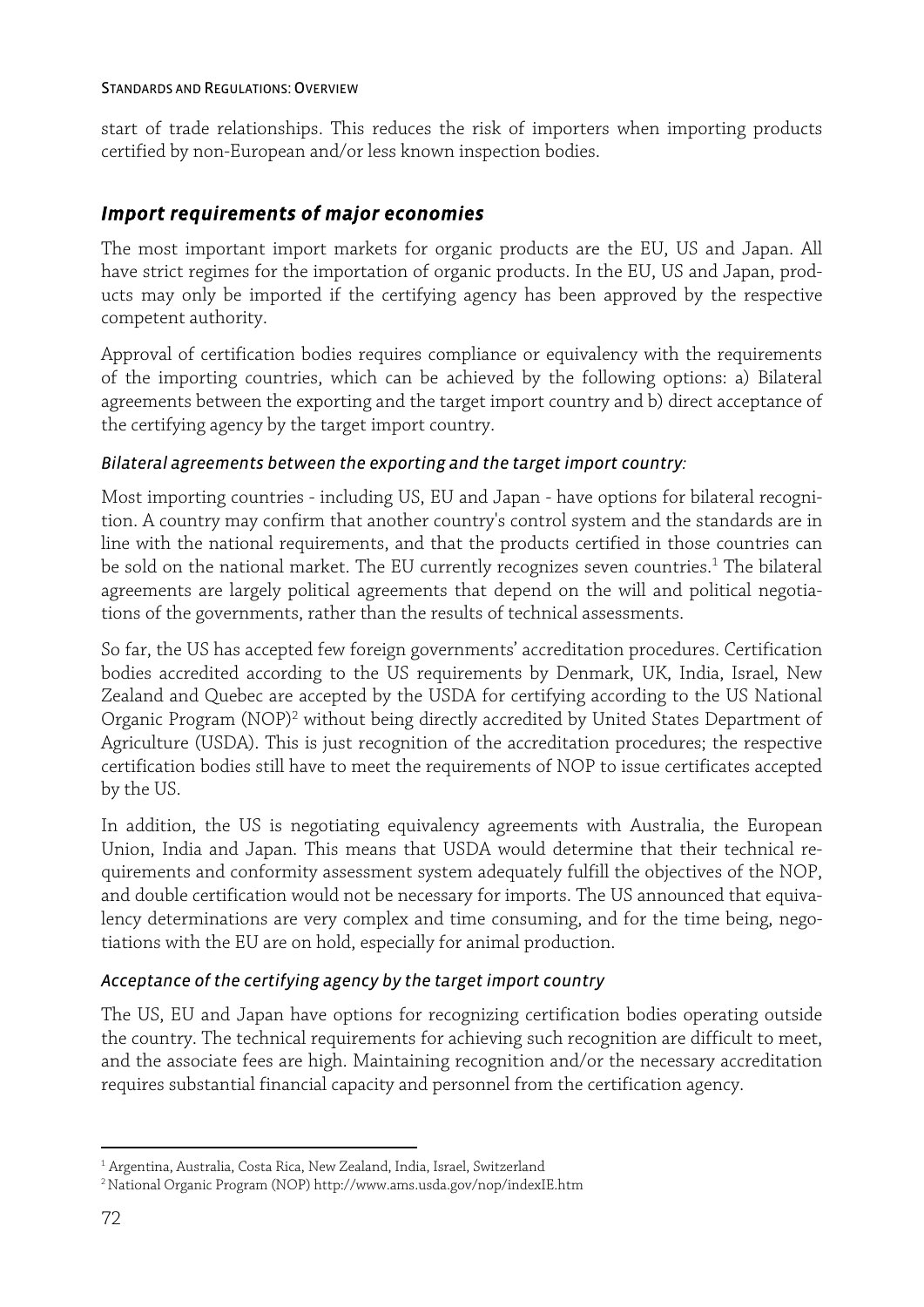The US NOP requires all produce labeled as organic in the US to meet the US standards, including imported products. The US system provides for the approval of certification bodies as agents to operate a US certification program. Retroactive certification is not possible. Inspections have to be conducted by inspectors trained in NOP requirements using NOP questionnaires, and only certificates issued by certification bodies accredited by the US Department of Agriculture USDA are accepted. It is not relevant whether the certification body is based in the US or elsewhere. So far, almost 100 certification bodies have been accredited according to NOP by the USDA, and only produce certified by these certification bodies may be exported to the US.

### *Literature*

Council Regulation (EC) No 834/2007 of 28 June 2007 on organic production and labelling of organic products and repealing Regulation (EEC) No 2092/91; eur-

lex.europa.eu/LexUriServ/LexUriServ.do?uri=OJ:L:2007:189:0001:0023:EN:PDF

- Commission Regulation (EC) No 1254/2008 of 15 December 2008 amending Regulation (EC) No 889/2008 laying down detailed rules for implementation of Council Regulation (EC) No 834/2007 on organic production and labelling of organic products with regard to organic production, labelling and control; eurlex.europa.eu/LexUriServ/LexUriServ.do?uri=OJ:L:2008:337:0080:0082:EN:PDF
- Commission Regulation (EC) No 1235/2008 of 8 December 2008 laying down detailed rules for implementation of Council Regulation (EC) No 834/2007 as regards the arrangements for imports of organic products from third countries; eur-lex.europa.eu/LexUriServ/LexUriServ.do?uri=OJ:L:2008:334:0025:0052:EN:PDF
- Commission Regulation (EC) No 889/2008 of 5 September 2008 laying down detailed rules for the implementation of Council Regulation (EC) No 834/2007 on organic production and labelling of organic products with regard to organic production, labelling and control; eur-

lex.europa.eu/JOHtml.do?uri=OJ:L:2008:250:SOM:EN:HTML

- DiMatteo, Katherine (2007) Overview of group certification. Prepared for the 7th meeting of the UNCTAD/ FAO/ IFOAM International Task Force on Harmonisation and Equivalence in Organic Agriculture in Bali, Indonesia. 27-30 November 2007. http://www.unctad.org/trade\_env/itforganic/meetings/itf7/ITF0711\_GrowerGroups.pdf
- Huber et al. (2008) Standards and Regulations. In: Willer/Yussefi (Eds.) The World of Organic Agriculture. Statistics and Emerging Trends 2007, International Federation of Organic Agriculture Movements IFOAM, Bonn, Germany and Research Institute of Organic Agriculture FiBL, Frick, Switzerland. orgprints.org/10506/
- Schmid, Otto, et al. (2007): Analysis of EEC regulation 2092/91 in relation to other national and international organic standards. Report (Deliverable D 3.2). EEC 2092/91 (Organic) Revision project. Research Institute of Organic Agriculture FiBL, CH-Frick. www.organic-revision.org/pub/D\_3\_2\_final%20report\_low.pdf. Database www.organicrules.org
- IFOAM EU Group (2009): The New Organic Regulation for Organic Food and Farming in Europe: EC 834/2007 Background, assessment and interpretation for stakeholders. IFOAM European Union Group, Brussels

# *Websites*

- www.fao.org/organicag/: Information on organic agriculture by FAO with detailed country reports including the on legal situation
- www.ifoam.org/about\_ifoam/standards/index.html: IFOAM Guarantee system
- www.ams.usda.gov/nop/indexIE.htm: Information about the US National Organic Program (NOP)
- www.unctad.org/trade\_env/itf-organic/ welcome1.asp: International Task Force on Harmonization and Equivalency in Organic Agriculture (ITF).
- www.codexalimentarius.net/ download/standards/360/CXG\_032e.pdf The Codex Alimentarius Commission and the FAO/WHO Food Standards Program: Organically Produced Foods, Rome 2007
- ec.europa.eu/agriculture/qual/organic: Internet site of the European Commission on organic farming in all EU languages